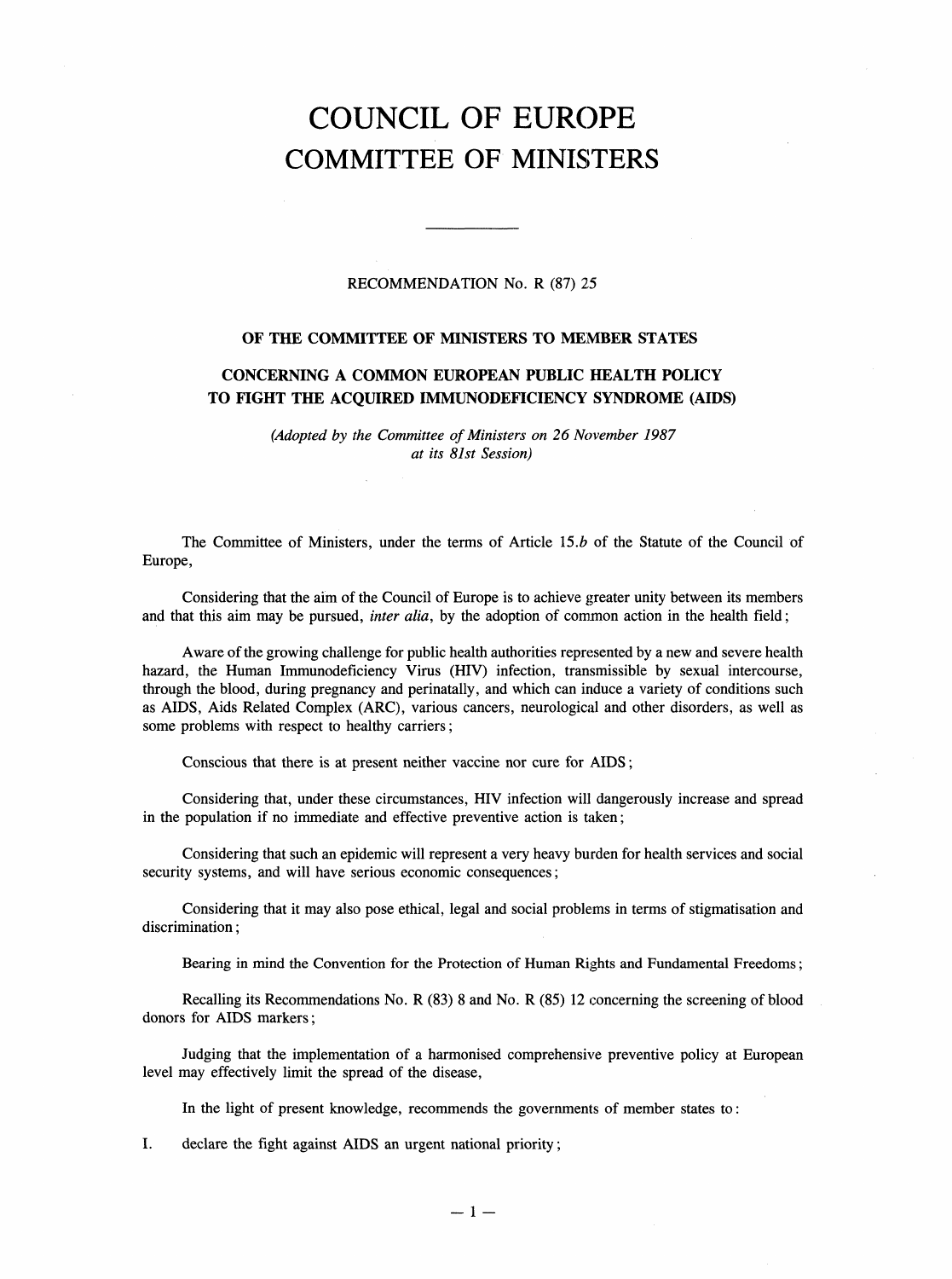II. carefully devise, in the light of socio-cultural contexts, the most appropriate public health policy for the prevention of AIDS by drawing up a comprehensive strategy consisting of programmes and measures which:

- are scientifically justified and expedient to impede the spread of the infection with a view to the protection of the health of citizens, and

- do not interfere unnecessarily with their individual rights to objective information, freedom and private life;

III. follow to this end the guidelines set out in the appendix to this recommendation;

IV. intensify co-operation within Europe in pursuing studies on specific aspects of the control of AIDS with a view to:

1. assisting national health administrations in continuously adjusting their public health policy to actual requirements;

2. optimising the effectiveness of such policies by avoiding duplication of efforts through exchange of information, comparison and assessment of strategies;

3. identifying common areas of research in the field of AIDS prevention, diagnosis and treatment, for which specific funds should be allocated;

4. achieving a concerted harmonised European policy in the fight against AIDS.

# Appendix to Recommendation No. R (87) 25

# GUIDELINES FOR THE DRAWING UP OF A PUBLIC HEALTH POLICY TO FIGHT AIDS

## 1. Co-ordinating committees

Those governments which have not yet done so, should urgently set up co-ordinating committees at national, regional and local levels in keeping with the size and administrative structure of the country.

# 1.1. Task of the committees

The task of the national committee should consist in the drawing up of a public health policy for the prevention of AIDS taking into account the complex implications at strategical level (for the essential elements of this policy, see Item 2 hereafter).

The appointment of regional and local committees should serve as a means of ensuring a regular flow of information and vertical and horizontal co-operation in the implementation of the policy and co-ordination of actions.

The national committee should monitor the implementation of the policy by instituting an appropriate feedback system for permanent revision and adaptation of the policy.

Resources should be made available, both in terms of finance and personnel, to implement the nationally agreed policy at regional and local levels.

## 1.2. Membership of the committees

Membership of the national committee should include, for example, representatives of relevant governmental sectors: health, social affairs, social security, education, research, etc.

The national committee should seek the advice of experts in various fields, interested parties, health staff, associations and organisations, whether public or private, whose work is relevant to AIDS prevention.

The membership of regional and local committees should include the same representatives at the corresponding level so as to reflect all concerned interests.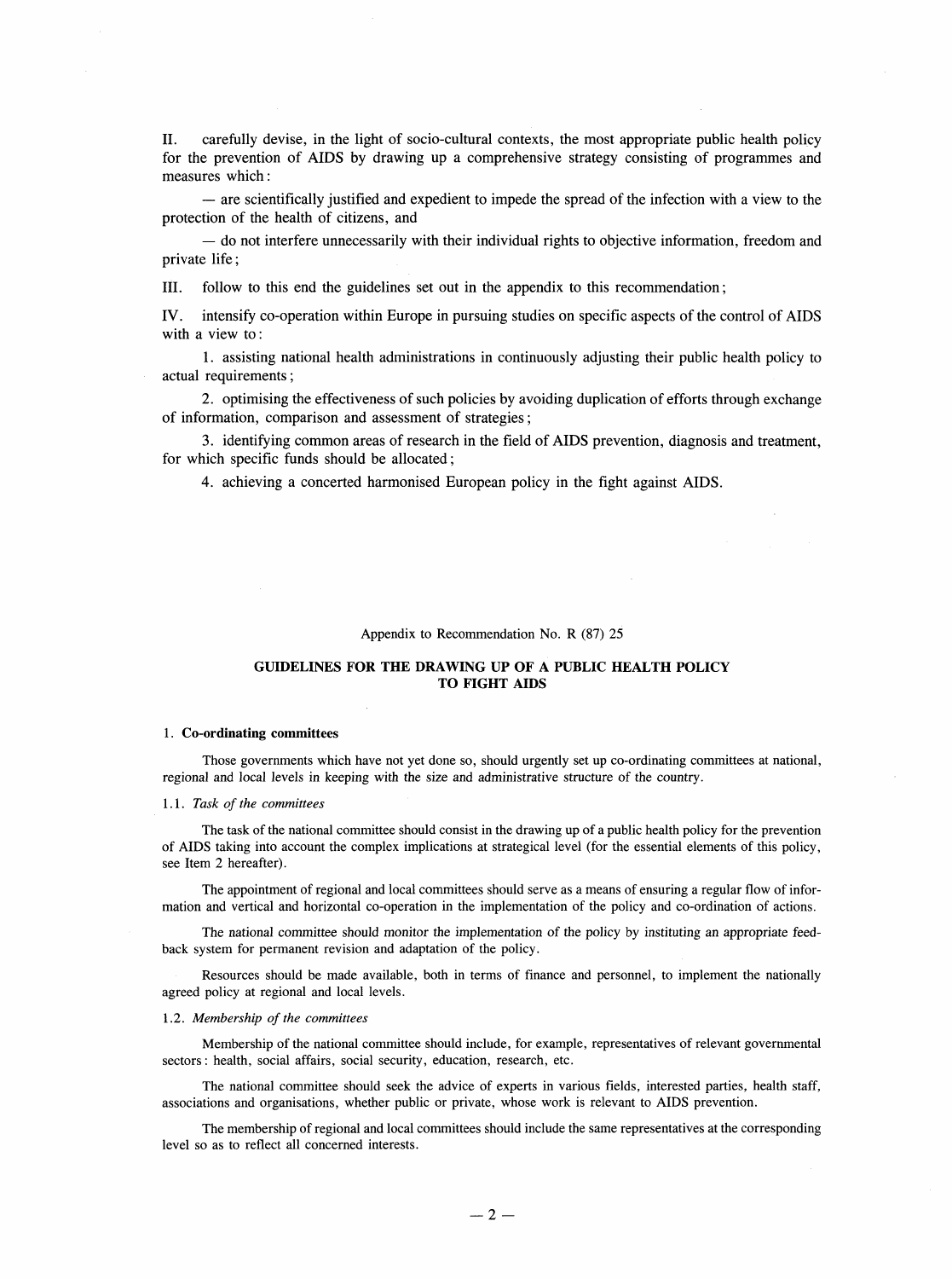The committees, whether national, regional or local, should be set up in such a way as to:

- ensure a balanced approach integrating the various aspects and issues involved;

- facilitate the drawing up of a consensus policy taking into account the various interests and allowing for an optimal use of scarce resources.

#### 2. Formulation of a public health policy: essentials

The national AIDS committee should draw up a comprehensive policy based on an agreed strategy consisting of a series of co-ordinated and consistent programmes in a variety of complementary fields, combining:

- prevention:
	- health information programmes directed at the general public,
	- health education programmes targeted on groups at particular risk,
	- health promotion programmes;
- public health regulatory measures;
- strengthening of health care services;
- $-$  training of staff;
- evaluation and research.

# 2.1. Prevention: health information, education and promotion

National health administrations should concentrate their efforts on preventive measures aimed at behavioural change to control the epidemic since these are of singular importance as long as a vaccine and cure have not been found.

To this end, a health communication strategy should be devised at the national level taking account of the views of health education, mass communication and social science experts, professional advertisers, etc.; such a strategy should be based on the following programmes which will respectively bear short-, medium- and long-term effects:

- health information programmes directed at the general public with a view to maintaining awareness, avoiding panic reactions and preparing for targeted health educational activities;

- health education programmes directed at groups particularly at risk with a view to achieving behavioural change;

- health promotion programmes with a view to helping individuals in choosing healthy life-styles.

# 2.1.1. Health information programmes directed at the general public

The objective should consist in counteracting misinformation, prejudice and fear by raising the level of knowledge about the modes of transmission, the spread of the infection and the risk associated with behavioural patterns. The public should be informed of measures to prevent infection and, in particular, that sexual transmission may be prevented by careful selection of sexual partners, by avoiding casual sexual contact and by the use of condoms.

Special attention should be paid to the media, whose role in shaping public opinion is crucial; a strategy should be adopted to favour responsible reporting on the subject; to this end dossiers should be regularly prepared and made available to the press.

2.1.2. Health education programmes targeted on groups particularly at risk

Such programmes should be planned on a medium-term basis, as their main objective, behavioural change, cannot be reached overnight.

Three overriding principles should permeate health education activities:

- behavioural change depends on the attitude of the individual;
- $-$  the individual is responsible for the outcome of his behaviour towards himself, others and society;
- the individual must be treated with dignity and respect.

No health education programme (primary prevention) should be initiated if not backed up by secondary and tertiary prevention facilities (that is, sites for voluntary testing, counselling, treatment and psycho-social support services).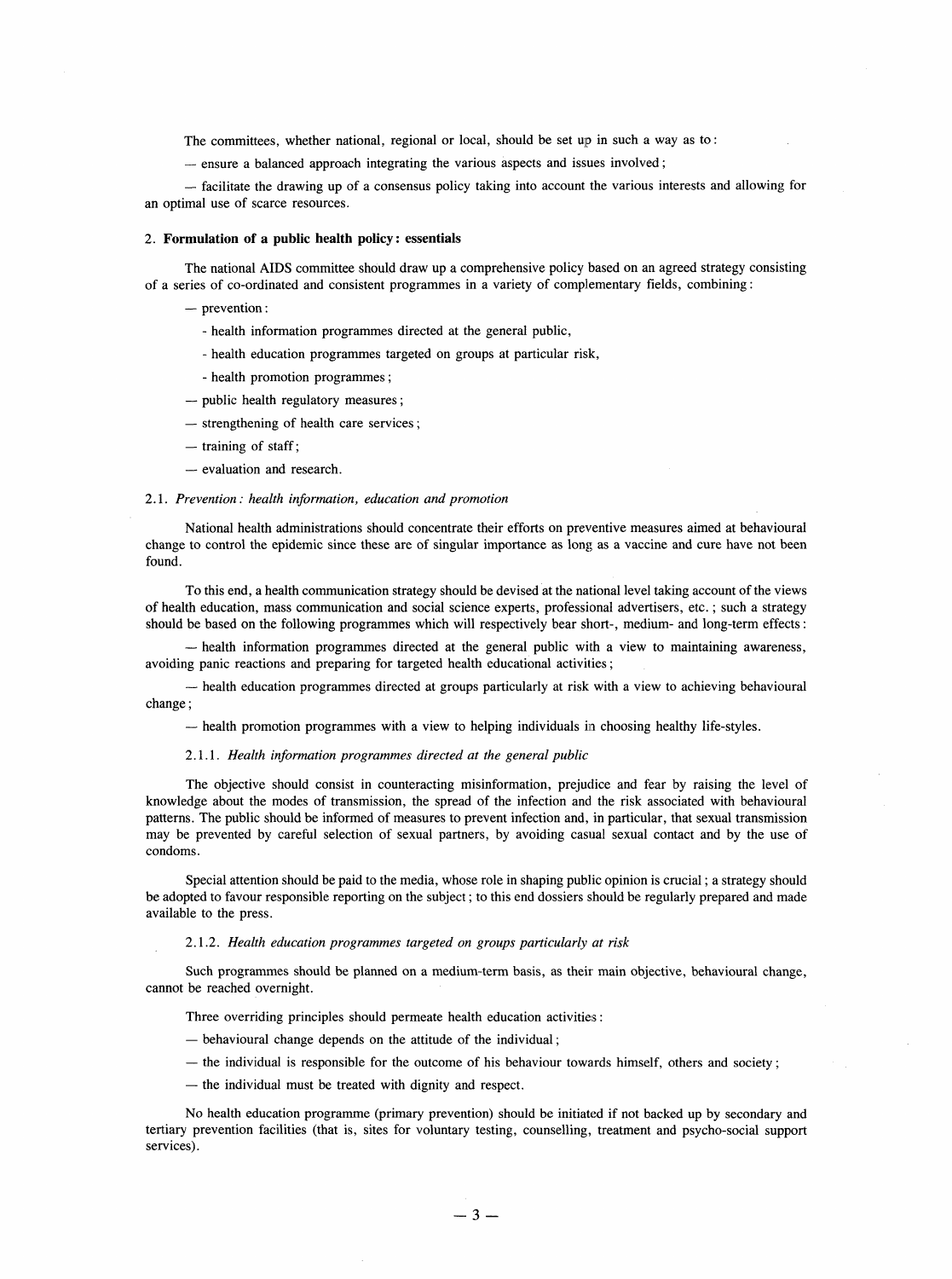Target groups to be considered may vary in size from country to country and programmes and activities should reflect this variability; however, in view of the transmission modes, the following should in any case be taken into account:

- $-$  intravenous drug users,
- men with homosexual contacts,
- prostitutes,
- customers of prostitutes,
- "sex-tourists", coming from or travelling to areas where AIDS is endemic,
- haemophiliacs,
- people staying in or travelling to areas with a high prevalence of AIDS,
- the prison population,
- adolescents.

#### 2.1.3. Health promotion programmes

Sex education should be integrated in a wider reflection on life-styles and human relationships. Such programmes should encourage individuals to assume responsibility for their health by becoming aware of risks and benefits inherent in various life-styles.

# 2.2. Public health regulatory measures

In the light of present knowledge, given the absence of curative treatment and in view of the complexity of the epidemic, the implementation of the following public health measures is to be considered essential to limit the spread of HIV infection.

#### 2.2.1. Screening:

- systematic screening programmes should be fully implemented in respect of donations of blood, mothers' milk, organs, tissues, cells and, in particular, semen donation in compliance with the usual strict requirements of informed consent and regulations for confidentiality of data; for greater security, heat-treatment or other inactivation procedures of plasma products should continue to be enforced; self-exclusion from donation should continue to be strongly recommended to individuals with high-risk behaviour;

- there should be no compulsory screening of the general population nor of particular population groups;

- health authorities should instead invest resources in the setting up of sites-when these do not already exist—for voluntary testing fully respecting confidentiality regulations, and for arranging under the same conditions contact tracing of partners of seropositives;

- voluntary testing should be backed up by counselling services which should be readily accessible or even free of charge;

- the identification, where necessary, of groups to whom to recommend voluntary testing should be decided upon by health authorities in close co-operation with experts in the field; the identification on the basis of risk factors of cases to whom to recommend voluntary testing should be the task of medical staff;

- quality of testing should be ensured through the appointment of reference centres.

#### 2.2.2. Other measures:

- public health regulatory measures such as health controls, restriction of movement or isolation of carriers, should as a general rule not be introduced on a compulsory basis;

- in the light of present knowledge, discriminatory measures such as control at borders, exclusion of carriers from school, employment, housing, etc. should not be introduced as they are not justified either scientifically or ethically.

2.2.3. Information relating to seropositivity:

- individuals, whether donors or not, should be informed of a confirmed positive result of a blood test; they should be referred to competent medical and counselling services to be informed of precautions to be taken to protect their own health and to avoid spreading the infection to other individuals;

- if they take appropriate measures, health staff can usually avoid contamination; patients should, therefore, themselves be left to advise health staff of their seropositivity unless the patient has specifically authorised a doctor to pass on this information.

2.2.4. For the purposes of gaining insight into the epidemiology of HIV infection:

- the reporting of AIDS cases in strict compliance with confidentiality regulations is strongly recommended;

- where implemented, the reporting of seropositivity should also be carried out in strict compliance with confidentiality regulations;